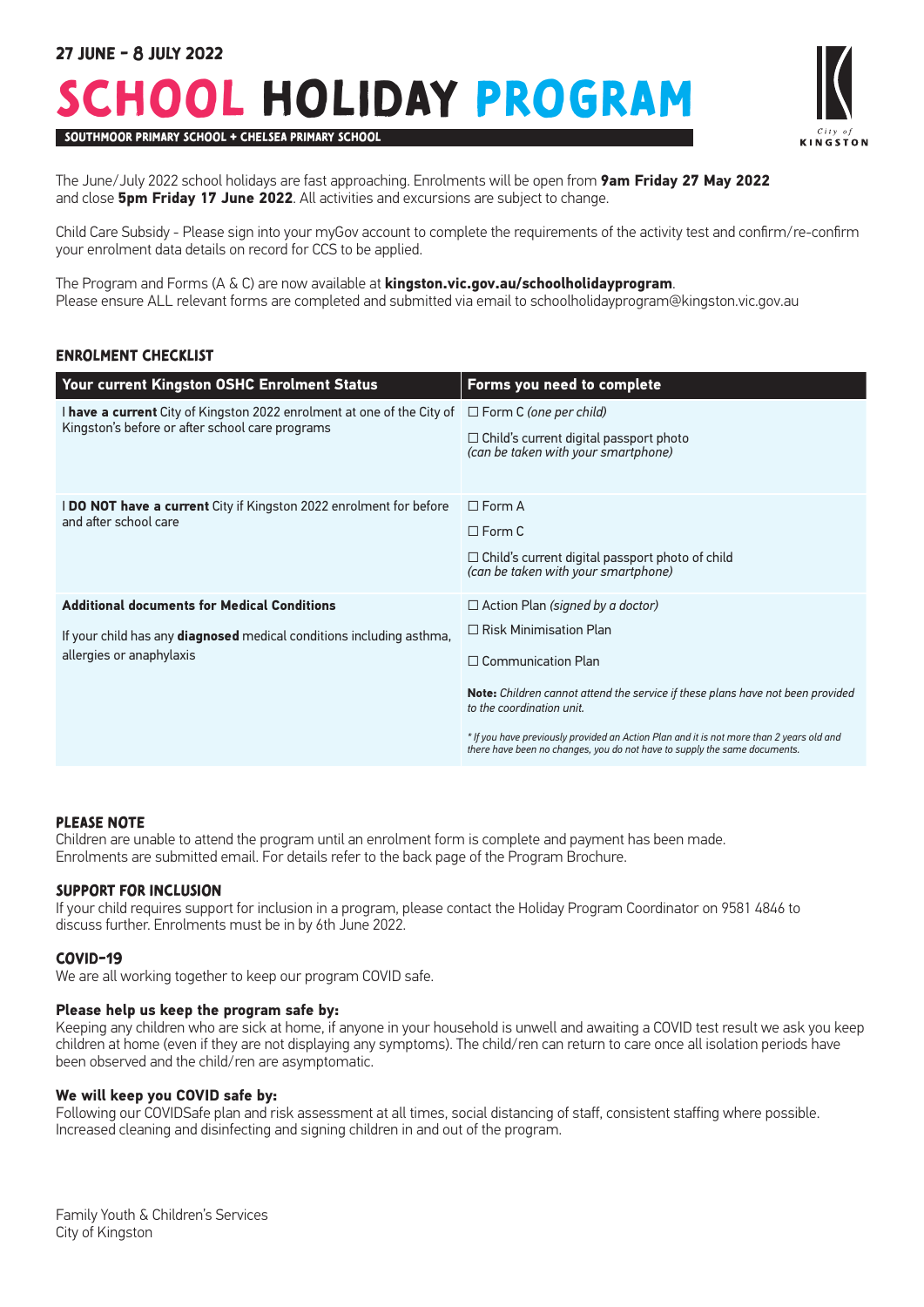# $\mathbf A$  Application for Enrolment  $_{\rm{S2C_2}}$  School Holiday Program

**Please supply a passport size photo of your child for easy identification by educators.** 

| <b>Child details</b>                                                                                                                           | CHILD <sub>1</sub>                                                   |                                                                                           | CHILD <sub>2</sub>                                                                                                                                                                                    |                                                                                           | CHILD <sub>3</sub>                                                                                                                                                                                                                |  |  |
|------------------------------------------------------------------------------------------------------------------------------------------------|----------------------------------------------------------------------|-------------------------------------------------------------------------------------------|-------------------------------------------------------------------------------------------------------------------------------------------------------------------------------------------------------|-------------------------------------------------------------------------------------------|-----------------------------------------------------------------------------------------------------------------------------------------------------------------------------------------------------------------------------------|--|--|
| First name:                                                                                                                                    |                                                                      |                                                                                           |                                                                                                                                                                                                       |                                                                                           |                                                                                                                                                                                                                                   |  |  |
| Family name:                                                                                                                                   |                                                                      |                                                                                           |                                                                                                                                                                                                       |                                                                                           |                                                                                                                                                                                                                                   |  |  |
| Address:                                                                                                                                       |                                                                      |                                                                                           |                                                                                                                                                                                                       |                                                                                           |                                                                                                                                                                                                                                   |  |  |
| Suburb:                                                                                                                                        |                                                                      |                                                                                           |                                                                                                                                                                                                       |                                                                                           |                                                                                                                                                                                                                                   |  |  |
| School child attends:                                                                                                                          |                                                                      |                                                                                           |                                                                                                                                                                                                       |                                                                                           |                                                                                                                                                                                                                                   |  |  |
| Cultural background:                                                                                                                           |                                                                      |                                                                                           |                                                                                                                                                                                                       |                                                                                           |                                                                                                                                                                                                                                   |  |  |
| Child's CRN number:                                                                                                                            |                                                                      |                                                                                           |                                                                                                                                                                                                       |                                                                                           |                                                                                                                                                                                                                                   |  |  |
| Date of birth:                                                                                                                                 |                                                                      |                                                                                           |                                                                                                                                                                                                       |                                                                                           |                                                                                                                                                                                                                                   |  |  |
| Gender:                                                                                                                                        | $O$ male $O$ female $O$ other                                        |                                                                                           | ○male ○female ○other                                                                                                                                                                                  |                                                                                           | $O$ male $O$ female $O$ other                                                                                                                                                                                                     |  |  |
| Dietary restrictions:<br>Please specify                                                                                                        |                                                                      |                                                                                           |                                                                                                                                                                                                       |                                                                                           |                                                                                                                                                                                                                                   |  |  |
| Allergies:                                                                                                                                     |                                                                      |                                                                                           |                                                                                                                                                                                                       |                                                                                           |                                                                                                                                                                                                                                   |  |  |
|                                                                                                                                                |                                                                      |                                                                                           | List any allergies and attach allergy action and risk minimisation plan as required. @ Please supply a passport size photo of your child for easy identification by educators                         |                                                                                           |                                                                                                                                                                                                                                   |  |  |
| Anaphylaxis:                                                                                                                                   | $\bigcirc$ yes $\bigcirc$ no                                         |                                                                                           | $\bigcirc$ yes $\bigcirc$ no                                                                                                                                                                          |                                                                                           | $O$ yes $O$ no                                                                                                                                                                                                                    |  |  |
| Diabetes:                                                                                                                                      | $\bigcirc$ yes $\bigcirc$ no                                         |                                                                                           | Has your child been diagnosed as at risk of anaphylaxis? @ Please attach action and risk minimisation plan and a passport size photo of your child for easy identification by educators<br>()yes ()no |                                                                                           | $\bigcirc$ yes $\bigcirc$ no                                                                                                                                                                                                      |  |  |
| Attach action and risk minimisation plan as required. @ Please supply a passport size photo of your child for easy identification by educators |                                                                      |                                                                                           |                                                                                                                                                                                                       |                                                                                           |                                                                                                                                                                                                                                   |  |  |
| Asthma:                                                                                                                                        | $\bigcirc$ yes $\bigcirc$ no                                         |                                                                                           | $\bigcirc$ yes $\bigcirc$ no                                                                                                                                                                          |                                                                                           | $\bigcirc$ yes $\bigcirc$ no                                                                                                                                                                                                      |  |  |
| Attach action and risk minimisation plan as required. @ Please supply a passport size photo of your child for easy identification by educators |                                                                      |                                                                                           |                                                                                                                                                                                                       |                                                                                           |                                                                                                                                                                                                                                   |  |  |
| Disabilities or<br>additional needs:<br>Please attach relevant information, including any relevant medical and needs assessments.              | $O$ yes $O$ no                                                       |                                                                                           | $O$ yes $O$ no                                                                                                                                                                                        |                                                                                           | $\bigcirc$ yes $\bigcirc$ no                                                                                                                                                                                                      |  |  |
| Immunised to                                                                                                                                   |                                                                      |                                                                                           | Challenging behaviours - Please attach relevant information, including details of the challenging behaviours, and any relevant medical and needs assessments.                                         |                                                                                           |                                                                                                                                                                                                                                   |  |  |
| school age:                                                                                                                                    | $\bigcirc$ yes $\bigcirc$ no Parent/Guardian initial $\qquad \qquad$ |                                                                                           | ○yes ○ no Parent/Guardian initial                                                                                                                                                                     |                                                                                           | ○yes ○ no Parent/Guardian initial                                                                                                                                                                                                 |  |  |
| Aboriginal or<br>Torres Strait Island descent:                                                                                                 | () Torres Strait Islander<br>◯ Aboriginal<br>() Neither              |                                                                                           | ◯ Torres Strait Islander<br>◯ Aboriginal<br>() Neither                                                                                                                                                |                                                                                           | ◯ Torres Strait Islander<br>◯ Aboriginal<br>$\bigcirc$ Neither                                                                                                                                                                    |  |  |
| Photographic consent:                                                                                                                          | ○yes ○ no Parent/Guardian initial <u></u>                            |                                                                                           | $\bigcirc$ yes $\bigcirc$ no Parent/Guardian initial $\Box$                                                                                                                                           |                                                                                           | $\bigcirc$ yes<br>○ no Parent/Guardian initial                                                                                                                                                                                    |  |  |
|                                                                                                                                                |                                                                      |                                                                                           | l consent to my child being photographed during activites at the School Holiday Program. Photographs may be used in City of Kingstons advertising and children's portfolios.                          |                                                                                           |                                                                                                                                                                                                                                   |  |  |
|                                                                                                                                                |                                                                      |                                                                                           |                                                                                                                                                                                                       |                                                                                           | Please remember to attach any information that may be relevant to our capacity to meet the particular needs of your child, including in relation to challenging behaviours. If information provided is incomplete<br>or misleadin |  |  |
| <b>Parent /guardian details</b>                                                                                                                |                                                                      | PARENT / GUARDIAN 1                                                                       |                                                                                                                                                                                                       |                                                                                           | PARENT / GUARDIAN 2                                                                                                                                                                                                               |  |  |
| Parent / quardian details must be provided unless explanation is provided.                                                                     |                                                                      |                                                                                           |                                                                                                                                                                                                       |                                                                                           |                                                                                                                                                                                                                                   |  |  |
| Full name                                                                                                                                      |                                                                      |                                                                                           |                                                                                                                                                                                                       |                                                                                           |                                                                                                                                                                                                                                   |  |  |
| Address:                                                                                                                                       |                                                                      |                                                                                           |                                                                                                                                                                                                       |                                                                                           |                                                                                                                                                                                                                                   |  |  |
| Suburb:                                                                                                                                        |                                                                      |                                                                                           |                                                                                                                                                                                                       |                                                                                           |                                                                                                                                                                                                                                   |  |  |
| Contact number:                                                                                                                                |                                                                      |                                                                                           | $\bigcirc$ work $\bigcirc$ home                                                                                                                                                                       |                                                                                           | $\bigcirc$ work $\bigcirc$ home                                                                                                                                                                                                   |  |  |
| Mobile:                                                                                                                                        |                                                                      |                                                                                           |                                                                                                                                                                                                       |                                                                                           |                                                                                                                                                                                                                                   |  |  |
| Relationship to child:                                                                                                                         |                                                                      |                                                                                           |                                                                                                                                                                                                       |                                                                                           |                                                                                                                                                                                                                                   |  |  |
| Date of birth:                                                                                                                                 |                                                                      |                                                                                           |                                                                                                                                                                                                       |                                                                                           |                                                                                                                                                                                                                                   |  |  |
| CRN number:                                                                                                                                    |                                                                      |                                                                                           | ◯ registered for CCS?                                                                                                                                                                                 |                                                                                           | $\bigcirc$ registered for CCS?                                                                                                                                                                                                    |  |  |
| Status:                                                                                                                                        |                                                                      | Child/family at risk<br>U<br>Parent working, studying, training, or seeking<br>employment |                                                                                                                                                                                                       | Child/family at risk<br>U<br>Parent working, studying, training, or seeking<br>employment |                                                                                                                                                                                                                                   |  |  |
| Language spoken at home:                                                                                                                       |                                                                      |                                                                                           |                                                                                                                                                                                                       |                                                                                           |                                                                                                                                                                                                                                   |  |  |
| Primary email contact:                                                                                                                         |                                                                      |                                                                                           |                                                                                                                                                                                                       |                                                                                           |                                                                                                                                                                                                                                   |  |  |

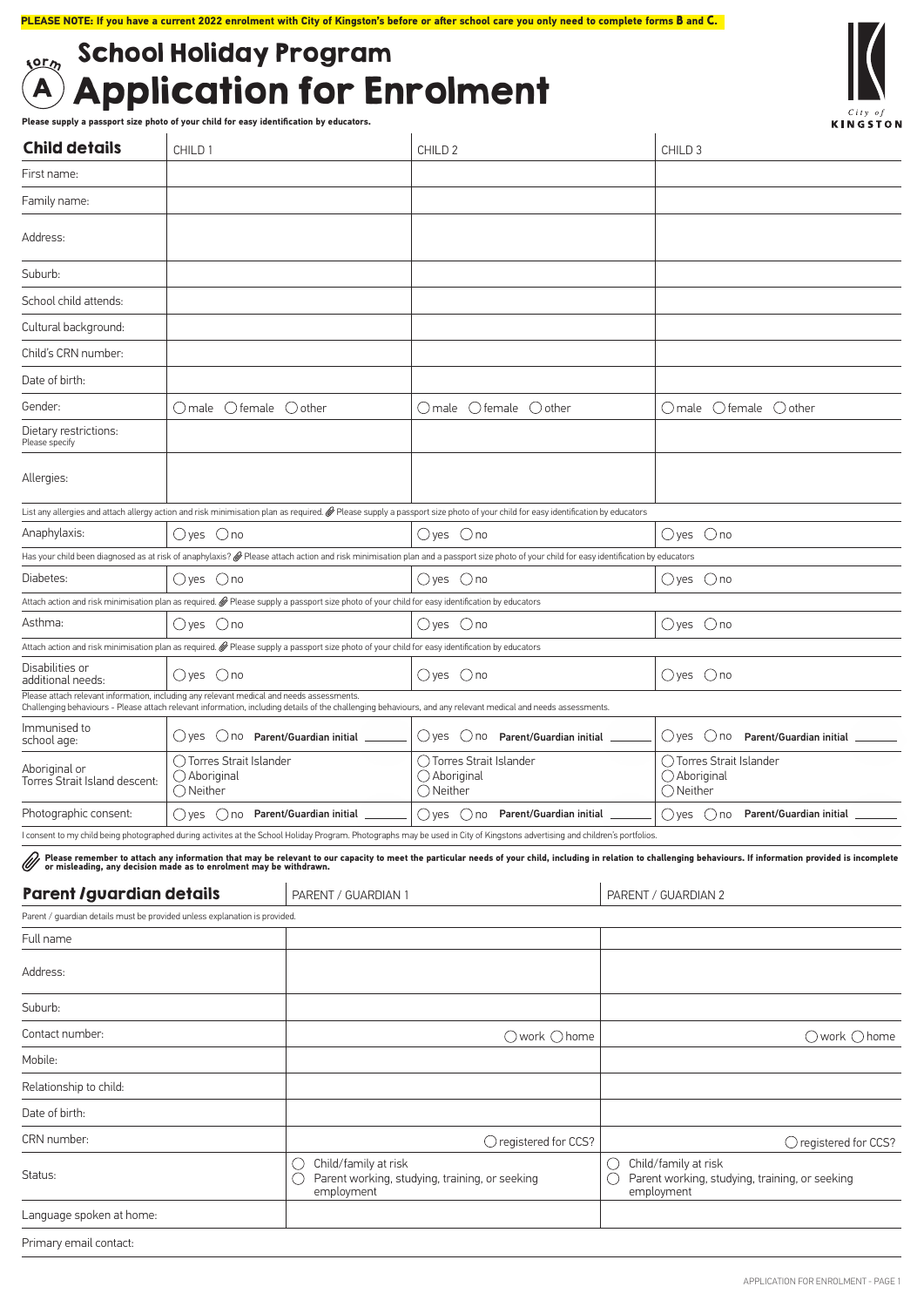# Medical details

| Medical clinic:            | Doctor's name:           |  |
|----------------------------|--------------------------|--|
| Address:                   | Phone:                   |  |
| Health insurance provider: | Membership number:       |  |
| Medicare number:           | Ambulance member number: |  |

### Emergency contacts / authorised nominees

You must nominate TWO emergency contacts over the age of 18 years (other than the parents/guardians listed on the previous page) to be contacted in the case of an emergency. Please note in the event that if no emergency contacts are provided and educators cannot contact the parents/guardians, then Department of Human Services (DHS) and/or Victoria Police will become your emergency contacts.

|                                                                                      | please insert your name | (parent/guardian) authorise the following people to:                                 |  |  |  |  |  |
|--------------------------------------------------------------------------------------|-------------------------|--------------------------------------------------------------------------------------|--|--|--|--|--|
| <b>AUTHORISED NOMINEE 1</b>                                                          |                         | AUTHORISED NOMINEE 2                                                                 |  |  |  |  |  |
| $\bigcirc$ Collect my child from the program                                         |                         | $\bigcirc$ Collect my child from the program                                         |  |  |  |  |  |
| $\bigcirc$ Authorise the service/educators to take my child outside the venue        |                         | $\bigcirc$ Authorise the service/educators to take my child outside the venue        |  |  |  |  |  |
| $\bigcirc$ Be notified of any accident, injury, trauma or illness involving my child |                         | $\bigcirc$ Be notified of any accident, injury, trauma or illness involving my child |  |  |  |  |  |
| $\bigcirc$ Consent to the medical treatment of my child                              |                         | $\bigcirc$ Consent to the medical treatment of my child                              |  |  |  |  |  |
| $\bigcirc$ Request or permit the administration of medication to my child            |                         | $\bigcirc$ Request or permit the administration of medication to my child            |  |  |  |  |  |
| Name                                                                                 |                         | Name                                                                                 |  |  |  |  |  |
| Relationship to child                                                                |                         | Relationship to child                                                                |  |  |  |  |  |
| Address                                                                              |                         | Address                                                                              |  |  |  |  |  |
| Work/home phone:                                                                     |                         | Work/home phone:                                                                     |  |  |  |  |  |
| Mobile:                                                                              |                         | Mobile:                                                                              |  |  |  |  |  |

#### Parent / guardian signature:

# Custody/access arrangements

Are there any court orders or custody access arrangements the service needs to be informed of?  $\bigcirc$  yes  $\bigcirc$  no

If yes, please specify details AND attach court orders.

#### LAWFUL AUTHORITY:

Parents: All parents have powers and responsibilities in relation to their children that can only be changed by a court order. The *Education & Care Services National Regulations 2012* refer to these powers and responsibilities as "lawful authority". It is not affected by the relationship between the parents, such as whether or not they have lived together or are married. A court order, such as under the Family Law Act, may take away the authority of a parent, or may give it to another person.

Guardians: A guardian of a child also has lawful authority. A legal guardian is given lawful authority by a court order. The definition of "guardian" under the *Education & Care Services National Law Act 2012* also covers where a child does not live with his or her parents and there are no court orders. In these cases, the guardian is the person the child lives with who has day-to-day care and control of the child.

#### PRIVACY STATEMENT:

Personal information collected by Council is used for municipal purposes as specified in the *Local Government Act 1989*. The personal information will be held securely and used solely by Council for these purposes and/or directly related purposes. Council may disclose this information to other organisations if required or permitted by legislation. The applicant understands that the personal information provided is for the above purpose and that he or she may apply to Council for access to and/or amendment of the information.

Requests for access and/or correction should be made to Council's Privacy Officer. A full copy of our Privacy Policy can be obtained from kingston.vic.gov.au

#### **CONSENT**

I consent to the staff of 'City of Kingston' seeking medical treatment by a medical practitioner, hospital or ambulance service, or where appropriate, administer such emergency medical treatment as is reasonably necessary and agree to reimburse any expenses incurred by 'City of Kingston' in this treatment.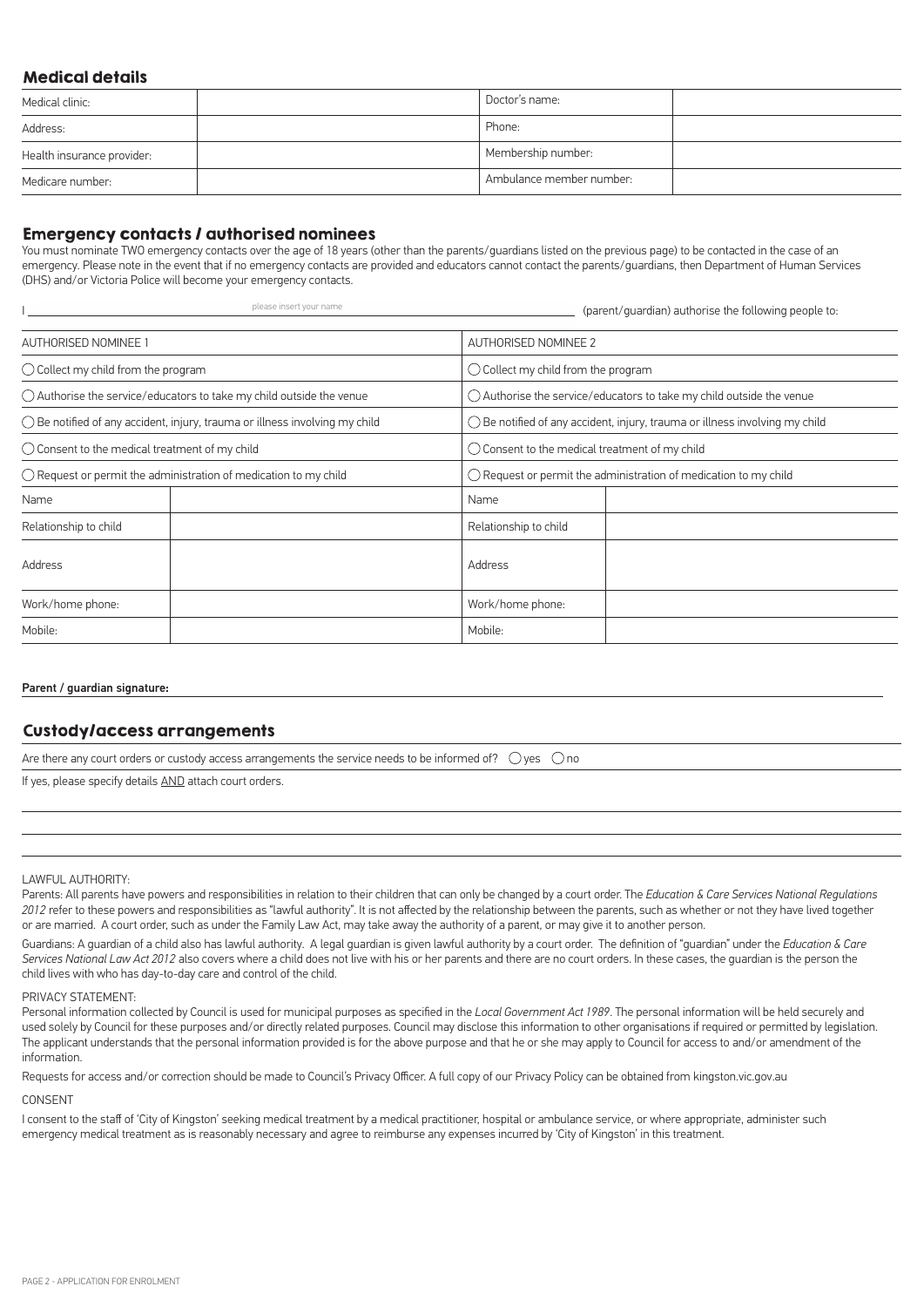# Southmoor 27 JUNE - 8 JULY 2022

### fo<sup>r</sup>m Excursion Permission B



## Only complete this form if your child(ren) are attending the Southmoor School Holiday Program excursions.

Child 1 full name:

Child 2 full name:

Child 3 full name:

Child 4 full name:

Excursions costs as stated (per child). CCS discounts (if eligible) will be applied by the enrolment office.

- % **Risk Assessments have been prepared for all excursions and are available at the programs**
- % **Excursion times are 8.30am 4.00pm** *(unless specified otherwise)*
- % **Transport for excursions: bus, train and walking. Daily fee covers cost of transport.**

Excursions, including regular outings, provide valuable opprortunities for children to explore the wider community and extend the educational program.

# Please tick and sign the excursion your child(ren) will be attending.

| <b>C IMAX &amp; Museum</b><br>Full Fee: \$107.00<br>Fee after Max CCS: \$20.60<br>Date: Wednesday 29 June 2022                 | $\bigcirc$ Child 1<br>$\bigcirc$ Child 2<br>$\bigcirc$ Child 3<br>Child 4<br>$\rightarrow$ | <b>Allenger Control</b> Listies<br>& Kingston Heath Reserve<br><b>Full Fee: \$107.00</b><br>Fee after Max CCS: \$20.60                                                                                                                                               | $\bigcirc$ Child 1<br>Child 2<br>$\rightarrow$<br>$\bigcirc$ Child 3<br>$\bigcirc$ Child 4 |
|--------------------------------------------------------------------------------------------------------------------------------|--------------------------------------------------------------------------------------------|----------------------------------------------------------------------------------------------------------------------------------------------------------------------------------------------------------------------------------------------------------------------|--------------------------------------------------------------------------------------------|
| Destination:<br>11 Nicholson Street, Carlton<br>Depart: 8.30am Return: 4.00pm<br><b>Transport: Bus</b><br>Places available: 50 | Parent/Guardian initial                                                                    | <b>Date:</b> Wednesday 6 July 2022<br>Destination:<br><b>Shirley Burke Theatre</b><br>64 Parkers Road, Parkdale<br>Kingston Heath Reserve<br>285 Centre Dandenong Road, Cheltenham<br>Depart: 8.30am Return: 4.00pm<br><b>Transport: Bus</b><br>Places available: 50 | Parent/Guardian initial                                                                    |

# Parent / guardian statement

I/we being the parent/guardian(s) of the above named children, give consent for participation in all program days as indicated above. In the event of injury or accident, I/we authorise you to obtain medical assistance for my/our child, including ambulance or hospital as required. I/we agree to pay any costs incurred. I/we have read and understand all policies and procedures associated with the Kingston School Holiday Program and agree to abide by them. I/we understand that a change in circumstance or use of other childcare services may result in further fees payable.

| Signed: | Date: |
|---------|-------|
|         |       |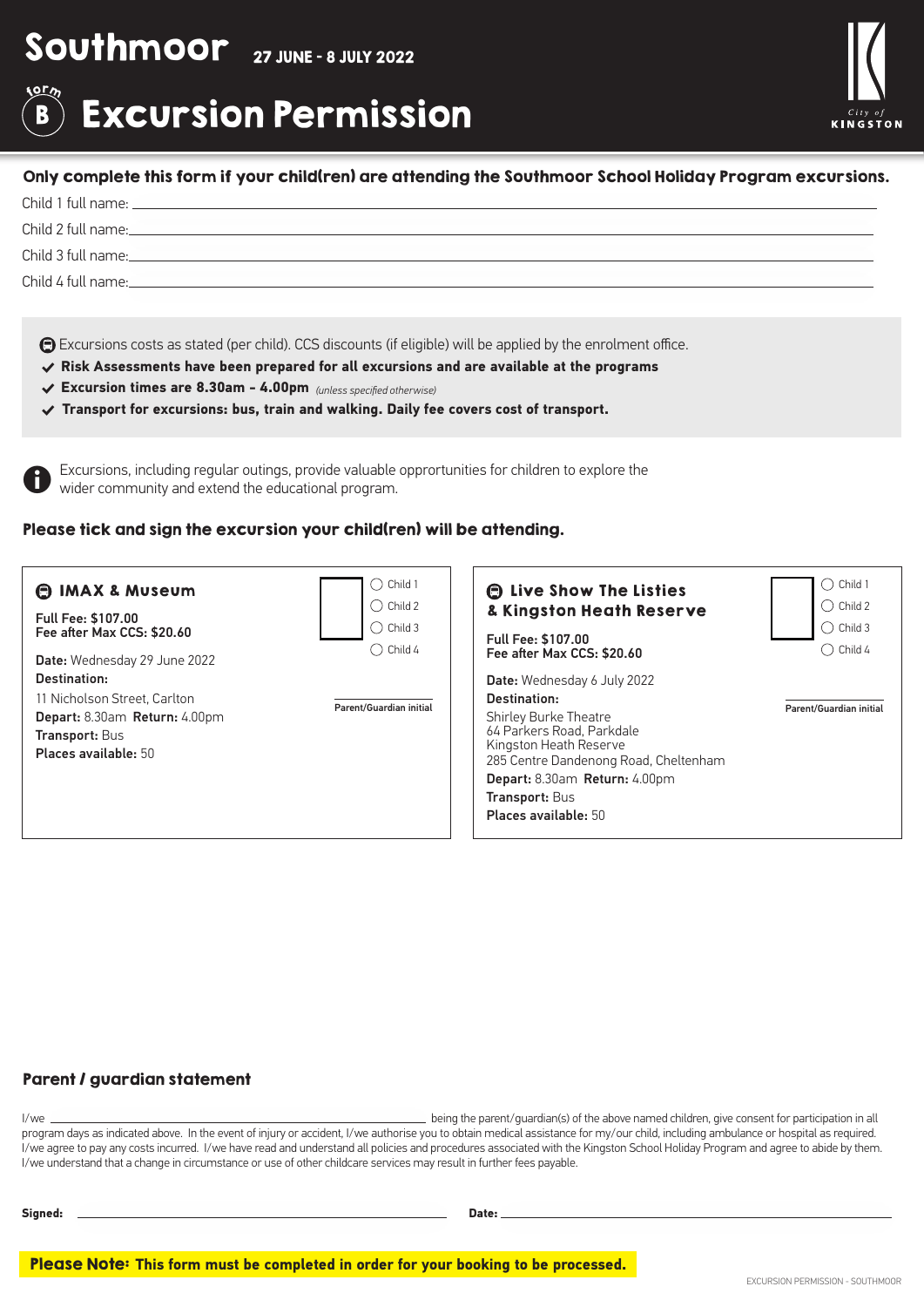# Chelsea 27 JUNE - 8 JULY 2022

### fo<sup>r</sup>m Excursion Permission B



# Only complete this form if your child(ren) are attending the Chelsea School Holiday Program excursions.

Child 1 full name:

Child 2 full name:

Child 3 full name:

Child 4 full name:

Excursions costs as stated (per child). CCS discounts (if eligible) will be applied by the enrolment office.

- % **Risk Assessments have been prepared for all excursions and are available at the programs**
- % **Excursion times are 8.30am 4.00pm** *(unless specified otherwise)*
- % **Transport for excursions: bus, train and walking. Daily fee covers cost of transport.**

Excursions, including regular outings, provide valuable opprortunities for children to explore the wider community and extend the educational program.

# Please tick and sign the excursion your child(ren) will be attending.

| <b>B</b> Eastern Gymnastics<br>Full Fee: \$107.00<br>Fee after Max CCS: \$20.60<br>Date: Wednesday 29 June 2022<br>Destination:<br>21 Clarice Road, Box Hill South | Child 1<br>$\rightarrow$<br>$\bigcirc$ Child 2<br>◯ Child 3<br>Child 4 | <b>A</b> Magical Circus Show<br>& Carlton Gardens Playground<br><b>Full Fee: \$107.00</b><br>Fee after Max CCS: \$20.60<br><b>Date:</b> Tuesday 5 July 2022<br>Destination:                                               | Child 1<br>$\rightarrow$<br>$\bigcirc$ Child 2<br>Child 3<br>Child 4 |
|--------------------------------------------------------------------------------------------------------------------------------------------------------------------|------------------------------------------------------------------------|---------------------------------------------------------------------------------------------------------------------------------------------------------------------------------------------------------------------------|----------------------------------------------------------------------|
| Depart: 8.30am Return: 4.00pm<br><b>Transport: Bus</b><br><b>Places available: 50</b>                                                                              | Parent/Guardian initial                                                | The Slydini Showroom - Arrow Hub<br>488 Swanston Street. Melbourne<br>Carlton Gardens Playground<br>11 Nicholson Street. Carlton<br>Depart: 8.30am Return: 4.00pm<br><b>Transport: Bus</b><br><b>Places available: 50</b> | Parent/Guardian initial                                              |

# Parent / guardian statement

I/we being the parent/guardian(s) of the above named children, give consent for participation in all program days as indicated above. In the event of injury or accident, I/we authorise you to obtain medical assistance for my/our child, including ambulance or hospital as required. I/we agree to pay any costs incurred. I/we have read and understand all policies and procedures associated with the Kingston School Holiday Program and agree to abide by them. I/we understand that a change in circumstance or use of other childcare services may result in further fees payable.

**Signed: Date:**